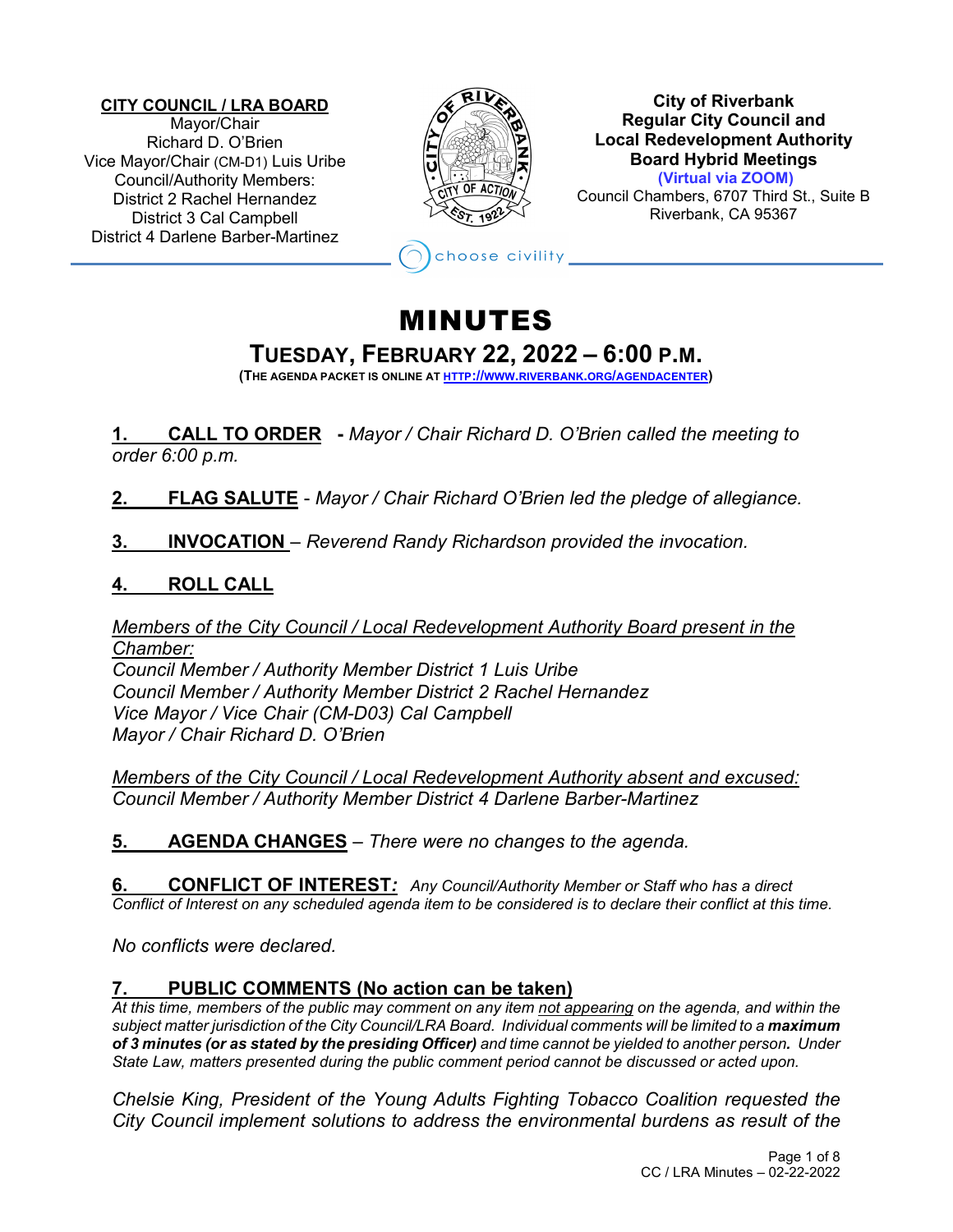*tobacco industry by implementing public policies within the General Plan's Environmental Justice Element.*

*Jamie Eggers, Bernard Eggers, Karen Carado, Dan Whetstone all spoke in opposition of the River Walk project citing concerns of increased traffic and noise, loss of prime farmland, a flawed project process, building a flood zone, and adverse impacts to the water supply, sewage system and community services.*

*Anita Young spoke in opposition of the River Walk project citing concerns of continued shortage of affordable housing, loss prime farmland as well as the impacts to the water supply and sewage system.*

#### **8. PRESENTATIONS (Informational only)**

**Item 8.1** Presentation on Environmental Justice Program – City Council to receive a report from Zoe Jonick of CivicSpark on the Environmental Justice Element as part of the General Plan Update process.

*Zoe Jonick provided a comprehensive PowerPoint Presentation on the Environmental Justice Element (AB 1000), noting Assembly Bill 1000 was passed in 2016 creating the newest element required to be a part of all jurisdictions General Plan Update processes. Key Principles for Community Engagement would include Access, Transparency, and Responsiveness, Accountability, Broad and Balanced Participation, Honor and include Local Community, Knowledge and Long-Term Commitment.*

*Mayor O'Brien invited Ms. Jonick to attend the San Joaquin Valley Environmental Justice Group meeting scheduled for February 24, 2022.*

*Ms. Jonick responded to questions raised by the Mayor and City Council.*

*Annabel Gammon stated her desire to be involved with the process.*

**Item 8.2** Presentation Mobile MMS - City Council receive the presentation; no action is requested at this time.

*Michael Riddell, Public Works Director introduced Sean Dingman with Mobile MMS.*

*Mr. Dingman addressed the City Council advising Mobile MMS is a map-based, mobile, activity tracking system that agencies use to manage their plant assets such as treatment plants and their flat assets such as sewer or water pipes. The system provides maintenance, asset, inspection, and compliance management. MMS will help the city in the near term in managing Work Orders, Customer Service Requests, and Citizen Requests as well as a full implementation of a Backflow Tracking and Testing system similar to work that MMS has done for other jurisdictions.*

*Mr. Dingman responded to questions raised by the Mayor and City Council.*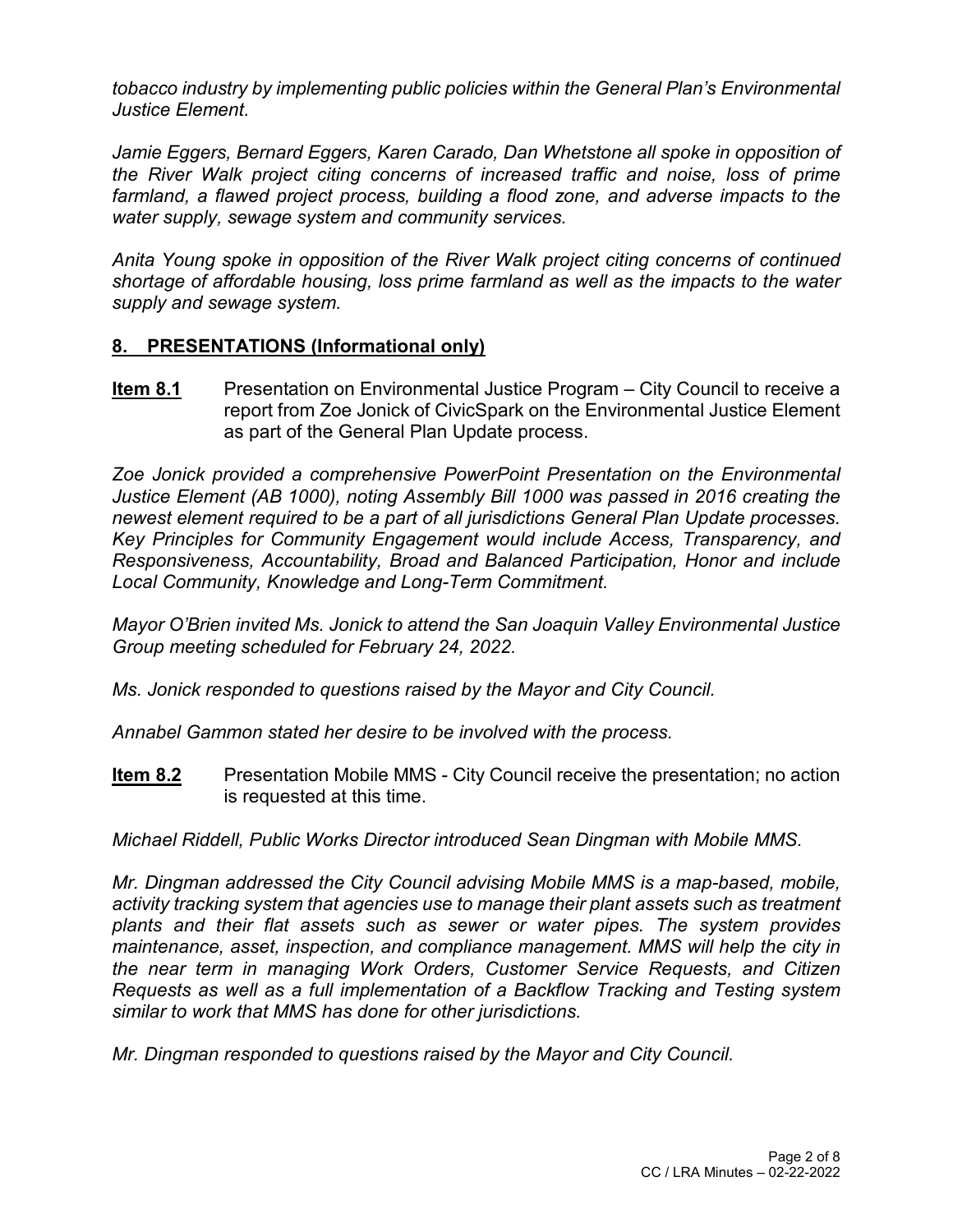#### **9. CONSENT CALENDAR**

*All items listed on the Consent Calendar are to be acted upon by a single action of the City Council/LRA Board unless requested by an individual Council/Authority Member or member of the public for special consideration. Otherwise, the recommendation of staff will be accepted and acted upon by motion of the City Council/LRA Board.*

- **Item 9.1** Waive Readings. All Readings of ordinances and resolutions, except by title, are waived.
- **Item 9.2** •• Approval of the following Minutes:
	- **9.2A:** The January 4, 2022, Special City Council and Local Redevelopment Authority Board Minutes.
	- **9.2B:** The January 11, 2022, City Council and Local Redevelopment Authority Board Minutes.
	- **9.2C:** The January 25, 2022, City Council and Local Redevelopment Authority Board Minutes.
	- **9.2D:** The February 8, 2022, City Council and Local Redevelopment Authority Board Minutes.
- **Item 9.3 Resolution (No. 2022-013)** Authorizing the Senior Project Coordinator Job Classification and Salary Range; and Amending the City of Riverbank Compensation Plan for the Addition.
- **Item 9.4 Resolution (No. 2022-014)** of the City Council of the City of Riverbank, Authorizing Submittal of Notification of Intent to Comply with SB 1383 Requirements.
- **Item 9.5 Resolution (No. 2022-015)** A Resolution Authorizing the City to Implement Teleconferenced Public Meetings Pursuant to Assembly Bill 361 Allowing the City to Continue a Hybrid Virtual Meeting Environment.
- *ACTION: By motion moved and seconded (Campbell / Uribe / passed 4-0) to approve Consent Calendar Items 9.1 through 9.5, as presented. Motion carried by unanimous City Council and LRA Board roll call vote: AYES: Campbell, Hernandez, Uribe, and Mayor / Chair O'Brien NAYS: None / ABSENT: Barber-Martinez / ABSTAINED: None*

#### **10. PUBLIC HEARINGS**

**Item 10.1** Proposition 218 Public Notification and Protest Process for the Proposed Rate Increase for Solid Waste Disposal Services **-** It is *recommended that the City Council open the public hearing, allow public comment, and continue the public hearing to April 12, 2022, as requested. The public hearing notice for Item 10.1 was posted on the City website January 5, 2022 and mailed via USPS to each property owner and tenant signed up for service on January 6, 2022.*

*The time being 6:45 p.m., Mayor / Chair Richard O'Brien opened the public hearing requesting staff's report.*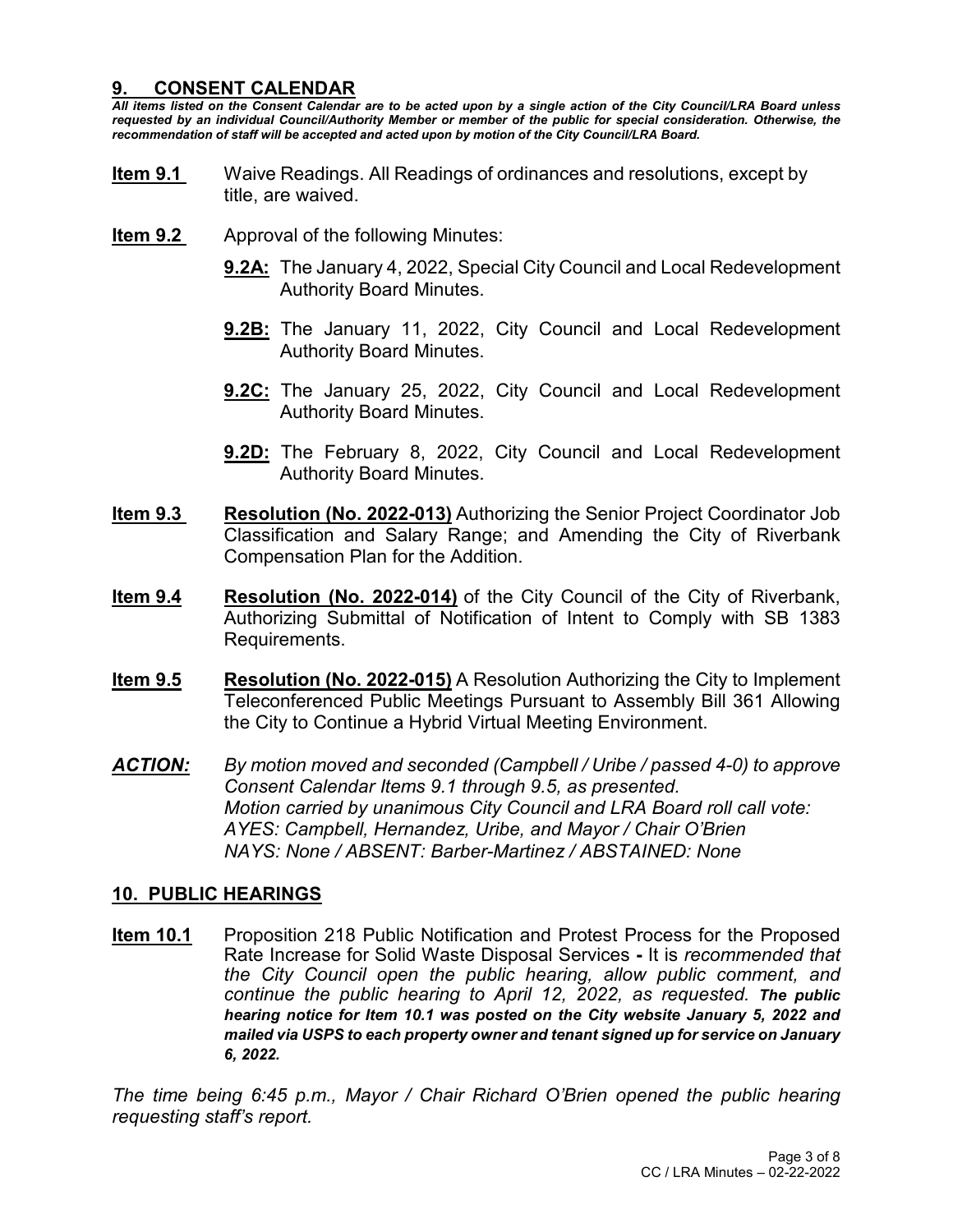*Interim City Manager Garcia presented the staff report advising on December 14, 2021, the City Council received a report regarding the proposed solid waste rates that were presented by Gilton Solid Waste Management and at that point in time Council authorized staff to proceed with the process to increase refuse rates subject to the Proposition 218 process. The public hearing was scheduled for today, February 22 unfortunately due to some timing issues with the public notification in the local newspaper, the Riverbank News which is required to be published; staff is requesting that Council continue tonight's public hearing to April 12, 2022. This extends the time allowed for residents to submit their protest vote should they desire to the city clerk's office at City Hall at 6707 Third Street. City Council will then consider the adoption of the rates at the public hearing scheduled for April 2, 2022.*

*The time being 6:51 p.m., Mayor / Chair Richard O'Brien asked for public comments. There being none, Mayor / Chair Richard O'Brien requested a concurrence of the City Council to continue the public hearing to April 12, 2022.*

- *ACTION: A unanimous concurrence of the City Council (4/0) was to continue discussion of Proposition 218 Public Notification and Protest Process for the Proposed Rate Increase for Solid Waste Disposal Services and to continue the public hearing to April 12, 2018, as requested by staff.*
- **Item 10.2** A Resolution Approving the Fiscal Year 2021-2022 Mid-Year Budget Amendments **-** It is recommended that the City Council consider approval of the Fiscal Year 2021-2022 Mid-Year Budget Amendments. *The public hearing notice for Item 10.2 was published in the Riverbank News on February 9, 2022.*

*Tammy Alcantor, Assistant Finance Director presented a comprehensive staff report and PowerPoint presentation of the Fiscal Year 2021-2022 Mid-Year Budget Amendments recommending the City Council approve the amendments as recommended by staff.*

*Assistant Finance Director Alcantor responded to questions raised by the Mayor and City Council and discussed increasing the set aside for future employee benefits and to fund unfunded retirement liability.*

*ACTION: By motion moved and seconded (Uribe / Hernandez / passed 4-0) to adopt City Council Resolution 2022-016 approving the Fiscal Year 2021-2022 Mid-Year Budget Amendments. Motion carried by unanimous City Council and LRA Board roll call vote: AYES: Campbell, Hernandez, Uribe, and Mayor / Chair O'Brien NAYS: None / ABSENT: Barber-Martinez / ABSTAINED: None*

#### **11. NEW BUSINESS**

**Item 11.1** 2022 Cheese & Wine Festival - It is recommended that the City Council hear the plans being considered for the 2022 Cheese & Wine Festival and provide input to the Director of Parks and Recreation and Simply Devine Events, LLC for the Coordination of the 2022 Cheese & Wine Festival.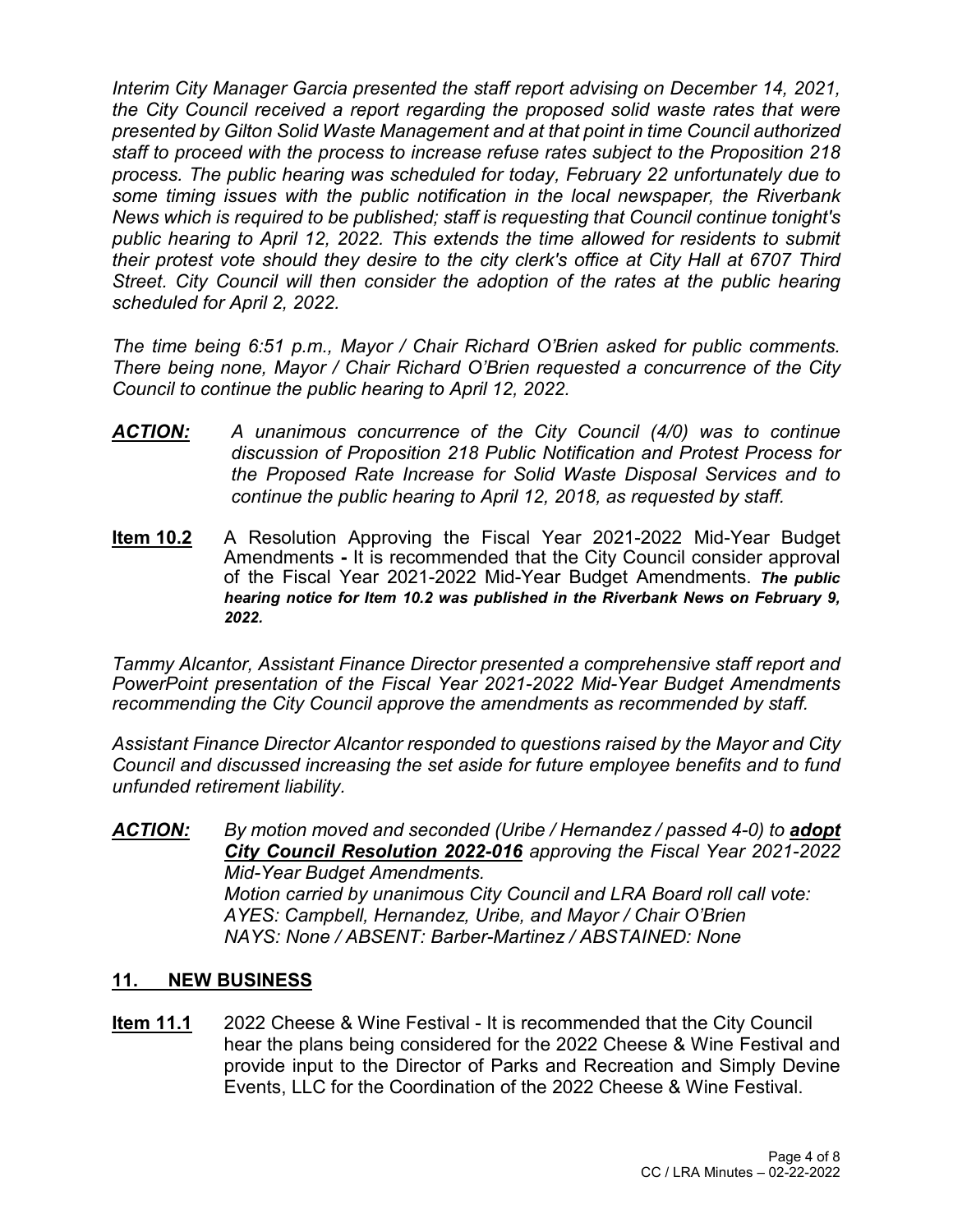*Sue Fitzpatrick, Director of Parks and Recreation provided a brief overview of the outcome and challenges of the 2021Cheese & Wine Festival. Director of Parks and Recreation Fitzpatrick advised potential plans and changes for the upcoming 2022 Festival will be presented to the City Council by Tamra Spade, owner of Simply Devine Events, LLC.*

*Tamra Spade, owner of Simply Devine Events, LLC. provided a PowerPoint and Vimeo Video presentation reviewing the 2021 Cheese and Wine Festival covering the highlights and challenges addressing security, cost savings, advertising, car show, Riverbank Wine and Cheese Dinner, event boundaries, set up and take down issues, challenges with multiple booths of volunteers handling wine and beer tickets, noting preference for one booth selling beer and wine tickets. Recommended changes to the 2022 event include:*

- *Change in layout and boundaries.*
- *Use of the Community Center for the craft beer and wine and cheese tasting.*
- *Elimination Caltrans Road closures.*
- *Increase to vendor fees.*
- *Increase to Wine and Cheese Tasting Fee.*
- *Addition of a ticket booth for the sale of beer tickets, ID check and wine and cheese ticket sales.*

*The Mayor and City Council discussed with Ms. Spade how to elevate the experience of the Wine and Cheese tasting, as well as potentially alternating having one day be Wine and Cheese Tasting and the next Craft Beers with snacks. Also discussed was expanding advertising through Galaxy Theatres throughout their chain to get the word out about the festival to get individuals to come in from out of the area to enjoy the event.*

*An unidentified gentleman approached the podium suggesting rather than just increasing ticket pricing perhaps there could be a couple's price ticket. Ms. Spade responded she is open to all ideas.*

**Item 11.2** A Resolution to Award a Contract for the Technical Package, Program Management, and Preliminary Design for the Regional Recycled Water Project - Phase I to Kjeldsen, Sinnock & Neudeck, Inc., and Authorize a Budget Appropriation in the amount of \$425,000 from the Wastewater Enterprise Fund for Said Contract **-** It is recommended that the City Council award the contract for preliminary design phase, program management, and preparation of the Technical Package for the State Water Resources Control Board Clean Water State Revolving Fund Financial Assistance application for the Riverbank Regional Recycled Water Project - Phase I to Kjeldsen, Sinnock & Neudeck, Inc., authorize the City Manager to execute a contract with said firm in the amount of \$404,662, authorize a contingency amount of \$20,338 (approximately 5%), and authorize a budget appropriation of \$425,000 from the Wastewater Enterprise Fund for said contract.

*Michael Riddell, Public Works Director presented the staff report recommending that the City Council award the contract for preliminary design phase, program management, and preparation of the Technical Package for the State Water Resources Control Board Clean*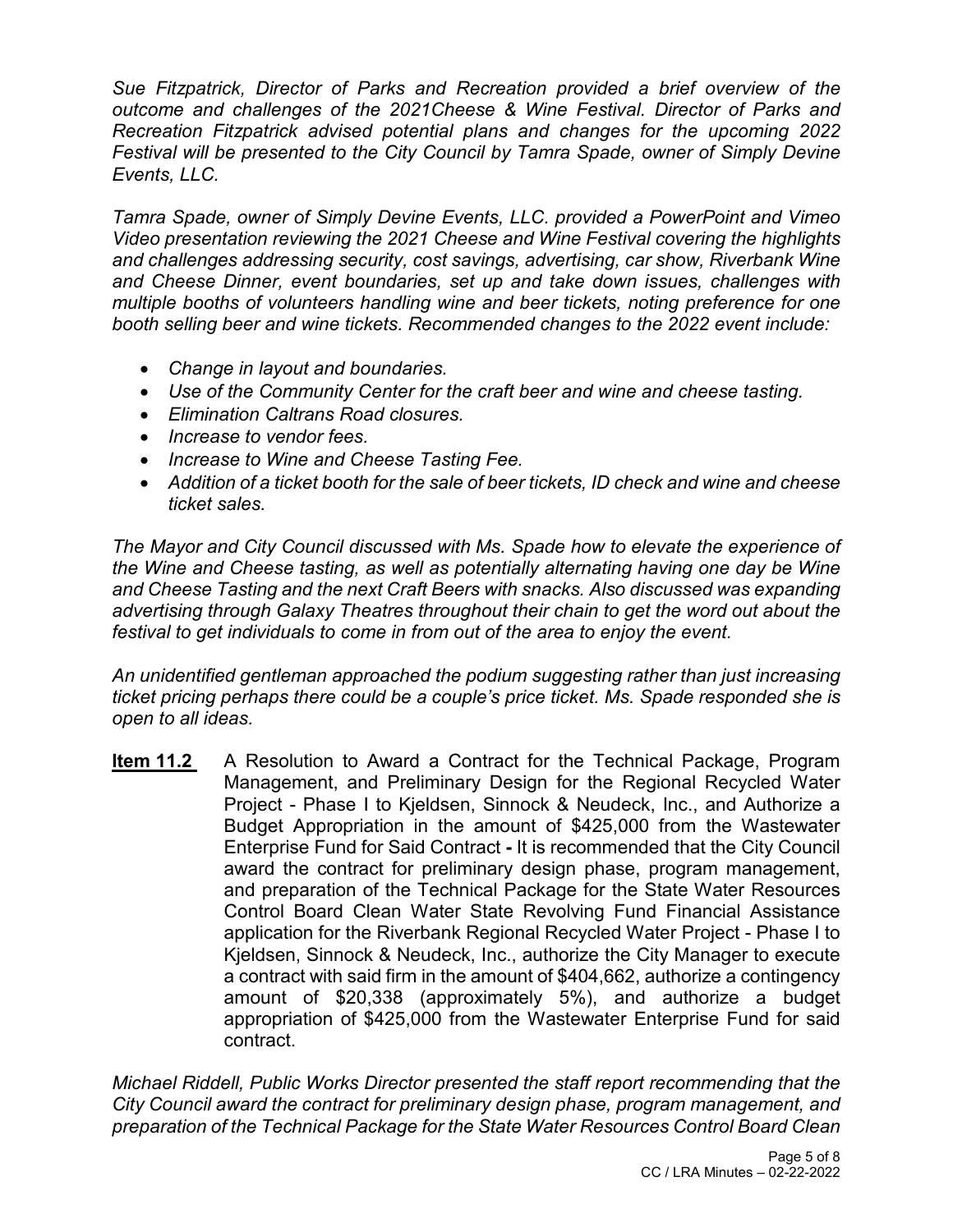*Water State Revolving Fund Financial Assistance application for the Riverbank Regional Recycled Water Project – Phase I to Kjeldsen, Sinnock & Neudeck, Inc., subject to the resolution contained in staff's report.*

- *ACTION: By motion moved and seconded (Campbell / Uribe / passed 4-0) to adopt City Council Resolution 2022-017 award the contract for preliminary design phase, program management, and preparation of the Technical Package for the State Water Resources Control Board Clean Water State Revolving Fund Financial Assistance application for the Riverbank Regional Recycled Water Project - Phase I to Kjeldsen, Sinnock & Neudeck, Inc., authorize the City Manager to execute a contract with said firm in the amount of \$404,662, authorize a contingency amount of \$20,338 (approximately 5%), and authorize a budget appropriation of \$425,000 from the Wastewater Enterprise Fund for said contract. Motion carried by unanimous City Council and LRA Board roll call vote: AYES: Campbell, Hernandez, Uribe, and Mayor / Chair O'Brien NAYS: None / ABSENT: Barber-Martinez / ABSTAINED: None*
- **Item 11.3** A Resolution Opposing Initiative 21-0042A1 the Taxpayer Protection and Government Accountability Act **-** It is recommended that the City Council consider adopting a resolution in opposition of Initiative 21-0042A1, the Taxpayer Protection and Government Accountability Act.

*Interim City Manager Garcia presented the staff report recommending the City Council consider adopting the resolution opposing Initiative 21-0042A1, the Taxpayer Protection and Government Accountability Act which limits voters' authority to adopt new and stricter rules for raising taxes and fees and makes it more difficult to hold violators of state and local laws accountable.*

*ACTION: By motion moved and seconded (Uribe / Hernandez / passed 4-0) to adopt City Council Resolution 2022-018 opposing Initiative 21-0042A1, the Taxpayer Protection and Government Accountability Act. Motion carried by City Council and LRA Board roll call vote: Motion carried by unanimous City Council and LRA Board roll call vote: AYES: Campbell, Hernandez, Uribe, and Mayor / Chair O'Brien NAYS: None / ABSENT: Barber-Martinez / ABSTAINED: None*

# **12. COMMENTS/REPORTS**

*A brief report on notable attendance of a meeting or conference or other notable topics of City business shall be made. The Brown Act does not allow for discussion or action of items by the City Council/LRA Board during this time.* 

# **Item 12.1** Staff

*Interim City Manager Garcia reported on the following:*

- *Tickets are still available for the Centennial Gala scheduled for March 5, 2022, at 6:00 p.m. at the Community Center. Tickets may be purchased until March 1 and may be purchased at City Hall North or from a Historical Society Member for \$25.*
- *The Point and Time Count for unsheltered individuals will be held this Thursday, February 24, 2022.*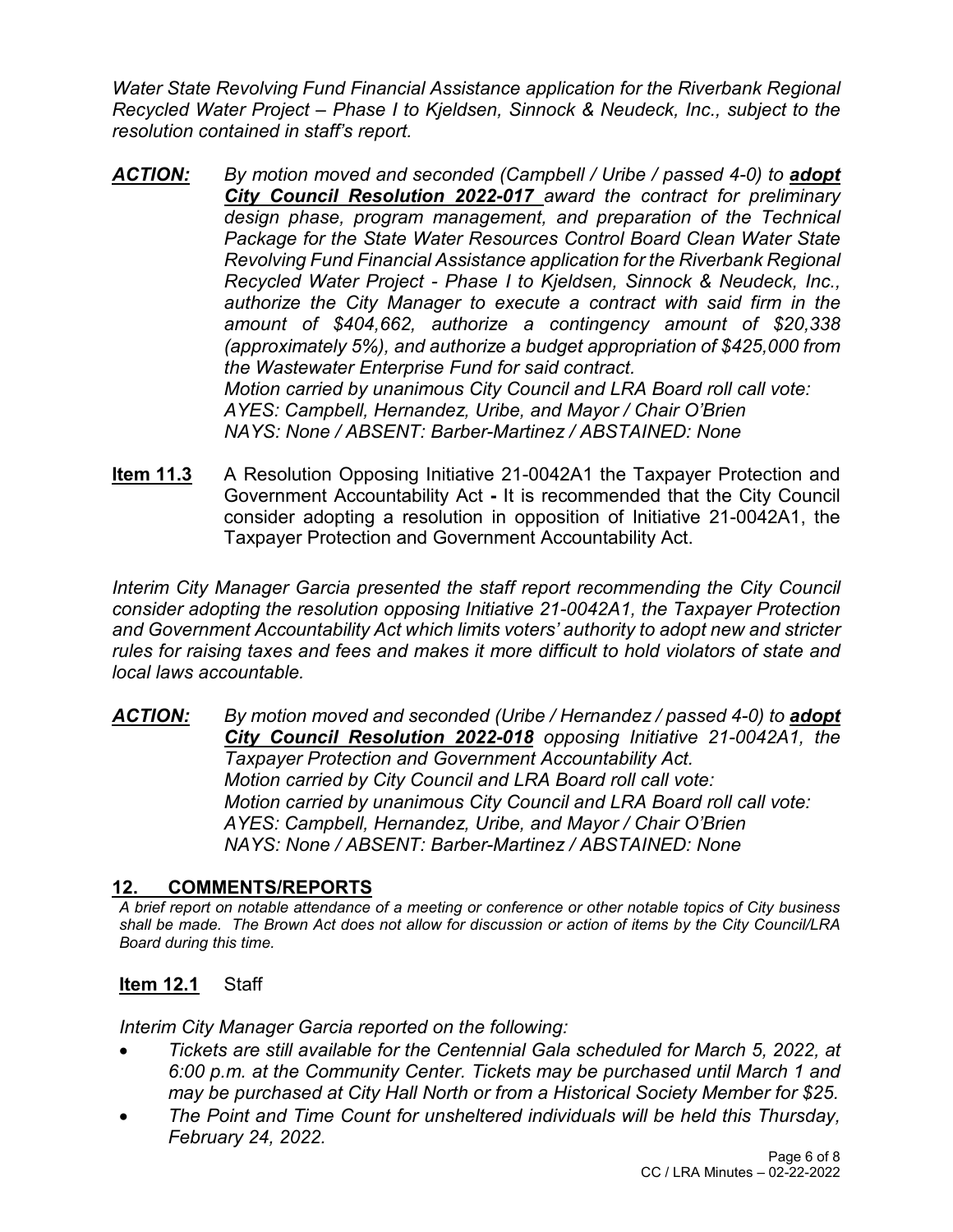• *Reminded residents holding yard sales to keep in mind when putting up their signs to please remove them after their sales, especially if they are in the public right-ofway.*

# **Item 12.2** Council/Authority Member

*Councilmember Hernandez stated although she agrees with changing the structure of the Wine and Cheese tasting portion of the Festival she recommended to Tamra Spade, owner of Simply Devine Events LLC, in order to avoid push back from individuals when introducing increase price changes, to do so slowly and, with regard to a different tasting program she suggested having wine and cheese tasting one day with craft beer and noshes the next day.*

*Councilmember Uribe reported on the following:*

- *Met with John Djnan, representative on the Stanislaus Commission on Aging to discuss the need for low-income senior housing. Although, Mr. Klarich praised Riverbank on the Willow Point apartments and the units available through the Housing Authority, Mr. Klarich has shared his concerns with the Stanislaus Commission on Aging for the need for more low-income senior housing units. He stated he expects Mr. Klarich will be coming before the City Council within a couple of weeks to provide a presentation.*
- *Continued conversations with Opportunity Stanislaus not only on economic development at the LRA, but also on stackable grants available for electric charging stations.*
- *Attended a Department of Transportation (DOT) webinar which discussed infrastructure, specifically for Electric Vehicles noting there are 18.6 billion dollars available in grant money available for this program.*
- *Will be holding monthly meetings with the City's Economic Specialist.*

*Vice Mayor Campbell encouraged individuals, especially parents during drop off and pick up of their children at school to please drive slowly and be aware of their surroundings particularly at the Crossroads, California Avenue and Language Arts schools as these schools are located on narrow streets.*

# **Item 12.3** Mayor/Chair

*Mayor/Chair O'Brien requested updates on the City Council calendar from Department Heads, not all together, but on rotation once monthly to receive updates on each department's projects. One of interest would be an update from Kathleen Cleek on Measure L Funds stating he would encourage community involvement as to where the City should spend those funds. He also requested that the City Council receive a quarterly update on the Fire District from Charlie Neal.*

#### **13. CLOSED SESSION**

*The public will have a limit of 3 minutes to comment on Closed Session item(s) as set forth on the agenda prior to the City Council/LRA Board recessing to Closed Session.* 

#### **Item 13.1** CONFERENCE WITH REAL PROPERTY NEGOTIATORS (Pursuant to Government Code § 54956.8)